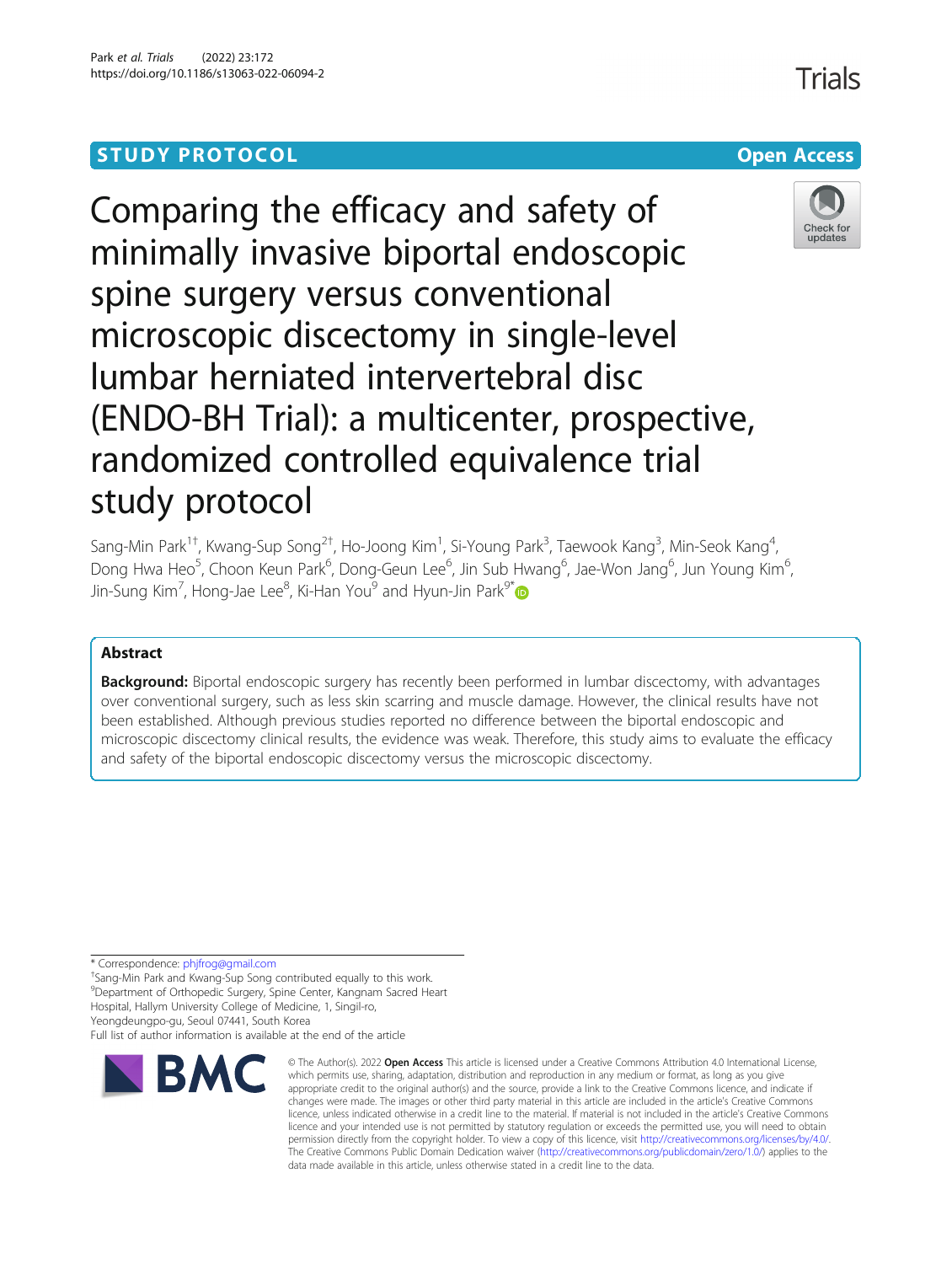Methods: This prospective multicenter randomized controlled equivalence trial is designed to compare the efficacy and safety outcomes of patients who underwent lumbar discectomy using biportal endoscopy or microscopy. We will include 100 participants (50 per group) with a lumbar herniated disc. The primary outcome will be the Oswestry Disability Index (ODI) score 12 months after surgery based on a modified intention-to-treat strategy. The secondary outcomes will include the visual analog scale score for low back and lower extremity radiating pain, the ODI score, the Euro-Qol-5-Dimensions score, surgery satisfaction, walking time, postoperative return to daily life period, postoperative surgical scar, and surgery-related variables, such as postoperative drainage, operation time, admission duration, postoperative creatine kinase, and implementation status of conversion to open surgery. Radiographic outcomes will also be analyzed using magnetic resonance imaging (MRI) or computed tomography (CT) and simple radiographs. Safety will be assessed by evaluating all adverse and severe adverse events and surgery-related effects. The participants will be assessed by a blinded assessor before surgery (baseline) and 2 weeks and 3, 6, and 12 months after surgery.

Discussion: This trial will be the first prospective, multicenter, randomized controlled trial to analyze the efficacy and safety of biportal endoscopic discectomy in lumbar herniated disc.

This trial is designed for evaluating the equivalence of the results between biportal endoscopic and microscopic discectomy including adequate sample size, blinded analyses, and prospective registration to reduce bias. This trial will provide enough data on the effectiveness and safety of biportal endoscopic surgery and will be an important study that allows clear conclusions.

Trial registration: Clinical Research Information Service (cris.nih.go.kr.) ([KCT0006191](https://cris.nih.go.kr/cris/search/detailSearch.do/21143)). Registered on 27 March 2021

Keywords: Lumbar disc herniation, Biportal endoscopic lumbar discectomy, Microscopic lumbar discectomy, Randomized controlled trial

#### Background

Discectomy for herniated discs is the most common method for resolving a patient's symptoms [\[1,](#page-7-0) [2](#page-7-0)]. Currently, microscopic discectomy, a minimally invasive surgery, is performed to address the problems of conventional open discectomy [\[3\]](#page-7-0). As a representative method, microscopic discectomy, which uses a tubular retractor and an endoscope, is the most commonly used minimally invasive surgery method [\[1\]](#page-7-0). Minimally invasive surgery has many advantages over conventional methods, and reports indicate that the clinical results do not differ from conventional methods [[3](#page-7-0), [4](#page-7-0)]. A full-endoscopic discectomy (uniportal) is a minimally invasive surgery with a single very small incision. According to a randomized controlled trial by Gibson JNA et al., full-endoscopic discectomy showed similar functional improvement compared to microscopic discectomy, and it showed reduced length of hospital stay and less leg pain at 2 years after surgery [[5](#page-7-0)]. However, the procedure is difficult to learn, has a narrow field of view and a long operation time, and may cause problems, such as insufficient discectomy  $[6]$ .

Recently, the biportal endoscopic spine surgery was developed  $[7-13]$  $[7-13]$  $[7-13]$  $[7-13]$  $[7-13]$ . This surgical technique uses two small skin incisions, called portals, to access the surgical site, minimizing the damage to normal structures. Consequently, there are fewer post-surgical complications, such as postoperative pain and muscle damage. Additionally, arthroscopic instruments for knee and shoulder joint surgery can be used, eliminating the need to purchase additional equipment. Spinal instruments familiar to the spine surgeon, such as Kerrison punches and pituitary rongeurs, can also be used.

There are several retrospective clinical reports of biportal endoscopic discectomy [[7,](#page-7-0) [14](#page-7-0), [15\]](#page-7-0). A previous study reported that the clinical feasibility and results of biportal endoscopic discectomy were similar to conventional discectomy. However, the evidence suggesting advantages to biportal endoscopic discectomy was weak owing to the small number of patients, and the study was retrospective. Therefore, a randomized controlled trial (RCT) is warranted. This multicenter, prospective RCT will compare the outcomes of biportal endoscopic versus microscopic discectomy. We hypothesize that the efficacy and safety of biportal endoscopic discectomy and microscopic discectomy in the lumbar spine will be similar.

# Methods/design

#### Trial design

The design and protocol of this multicenter, assessorblind, prospective, parallel randomized controlled equivalence trial were approved by the institutional review board of participating hospitals in Korea. Participants will be randomly allocated 1:1 to either active intervention group or control intervention group. Participants randomized to active intervention group will undergo biportal endoscopic discectomy. And participants randomized to the control intervention group will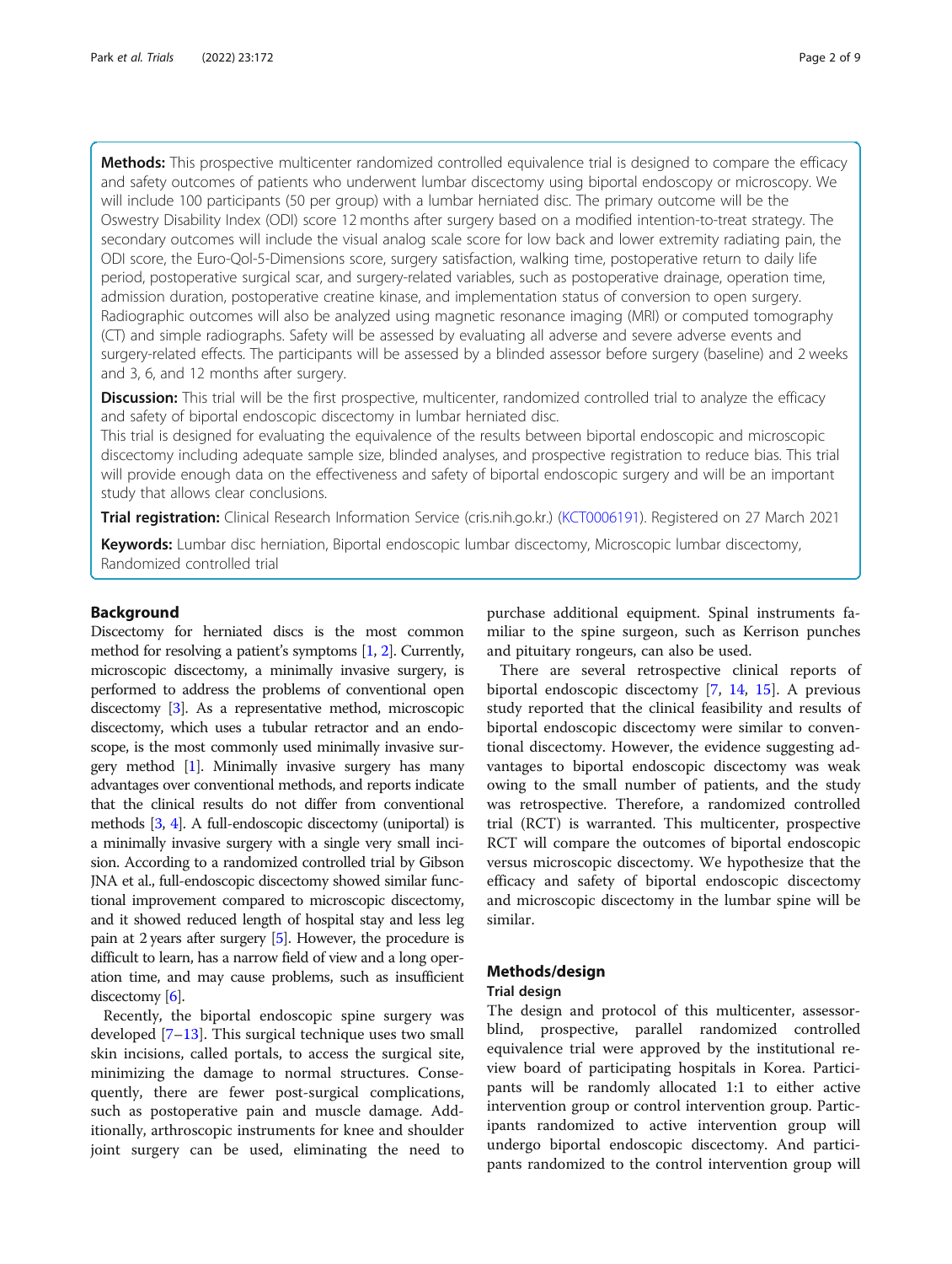undergo microscopic discectomy. Participants will visit the hospital for a minimum of 12 months at 2 weeks, 3 months, 6 months, and 12 months after surgery to evaluate the participant's outcome.

### Participant population

One hundred adults aged 20–80 years with radiating pain in the lower extremities will be recruited across six hospitals. Enrollment eligibility will be determined based on the inclusion and exclusion criteria.

# Inclusion criteria

- Aged 20–80 years old
- Lumbar herniated intervertebral disc disease at one level
- Radiating pain to the lower extremities (visual analog scale [VAS] score > 4)
- Able to understand and consent to the research
- Willing to participate and to comply with our proposed follow-up protocol

# Exclusion criteria

- Spondylolisthesis (Meyer grade  $\geq$  II)
- Spinal stenosis more than moderate degree (Schizas classification  $\geq$  grade B) [[16](#page-8-0)]
- A history of lumbar spinal surgery at the same level
- Degenerative lumbar scoliosis (Cobb angle > 20°)
- Other spinal diseases (e.g., ankylosing spondylitis, spine tumor, fracture, or neurologic disorders)
- Psychological disorders (e.g., dementia, intellectual disability, or drug abuse)
- Other disorders which the surgeon considers inappropriate for participation

### Recruitment

Participants will be recruited from those who decided to perform a one-level discectomy for lumbar disc herniation in each hospital; subjects will not be recruited by social media. Potential participants will be screened by the researcher to determine participation eligibility, and eligible participants will undergo baseline testing with a blind assessor. All participants will receive a baseline test and outcome assessment after providing written consent to the researcher.

#### Randomization and follow-ups

Participants will be randomized into either the control (microscopy) or intervention (biportal) group at a 1:1 ratio, following a computer-generated randomization list prepared by a researcher with block sizes of four. The randomization lists will be incorporated into a webbased eCRF platform (iCReaT; internet-based clinical

research and trial, icreat.nih.go.kr) accessible to authorized researchers. The randomization process will be processed independently at each hospital and completed by the researchers. Allocation will be concealed in opaque envelopes numbered consecutively and presented to the surgeon immediately before surgery.

Participants will visit the hospital for a minimum of 12 months at 2 weeks, 3 months, 6 months, and 12 months after surgery to evaluate the participant's outcome. The participant's primary and secondary outcomes will be collected by an independent researcher during in-hospital visits but can be evaluated over the phone if unavoidable circumstances arise (Fig. [1\)](#page-3-0).

The end of this trial is the date of the 12-month follow-up visit of the last participant. At the end of the trial, participants will resume standard practice of care according to the hospital's routine follow-up schedule after discectomy.

# Blinding

This is a single (assessor) blind trial comparing biportal endoscopic discectomy with standard treatment (microscopic discectomy); the participants and surgeons will know what surgery they have undergone. Therefore, only the assessor will be blinded, and the blinded outcome assessor will measure and collect all outcomes before and after surgery, with a single-blind in each hospital. Each assessor will attend a training session prior to data collection to ensure consistency across hospitals. The outcome assessor will provide a detailed justification if unblinding occurs.

# **Interventions**

#### Active intervention: biportal endoscopy

The biportal endoscopic discectomy has been previously described in several studies [[9,](#page-7-0) [14](#page-7-0), [15\]](#page-7-0). This surgical technique is similar to microscopic discectomy except that it involves making two portals. Therefore, the most important point of this surgical technique is creating a viewing portal for the camera and a working portal for the spinal instrument, which provides working space. The portal position starts from 0.5 to 1 cm lateral to the spinous process. With a right-handed surgeon and leftside approach as a reference, the working portal makes an incision about 1 cm below the lamina. The viewing portal is made vertically 1 cm proximal to the working portal with a 7-mm incision. When approached from the right side, the viewing portal is made vertically 1 cm distally to the working portal with a 7-mm incision. After creating the two portals, the paraspinal muscles will be detached from the lamina using a narrow Cobb elevator to ensure adequate working space. A 4-mm, 30° arthroscope is inserted through the viewing portal under saline irrigation with a pressure of 30-40 mm Hg. Surgery is performed by inserting the spinal surgical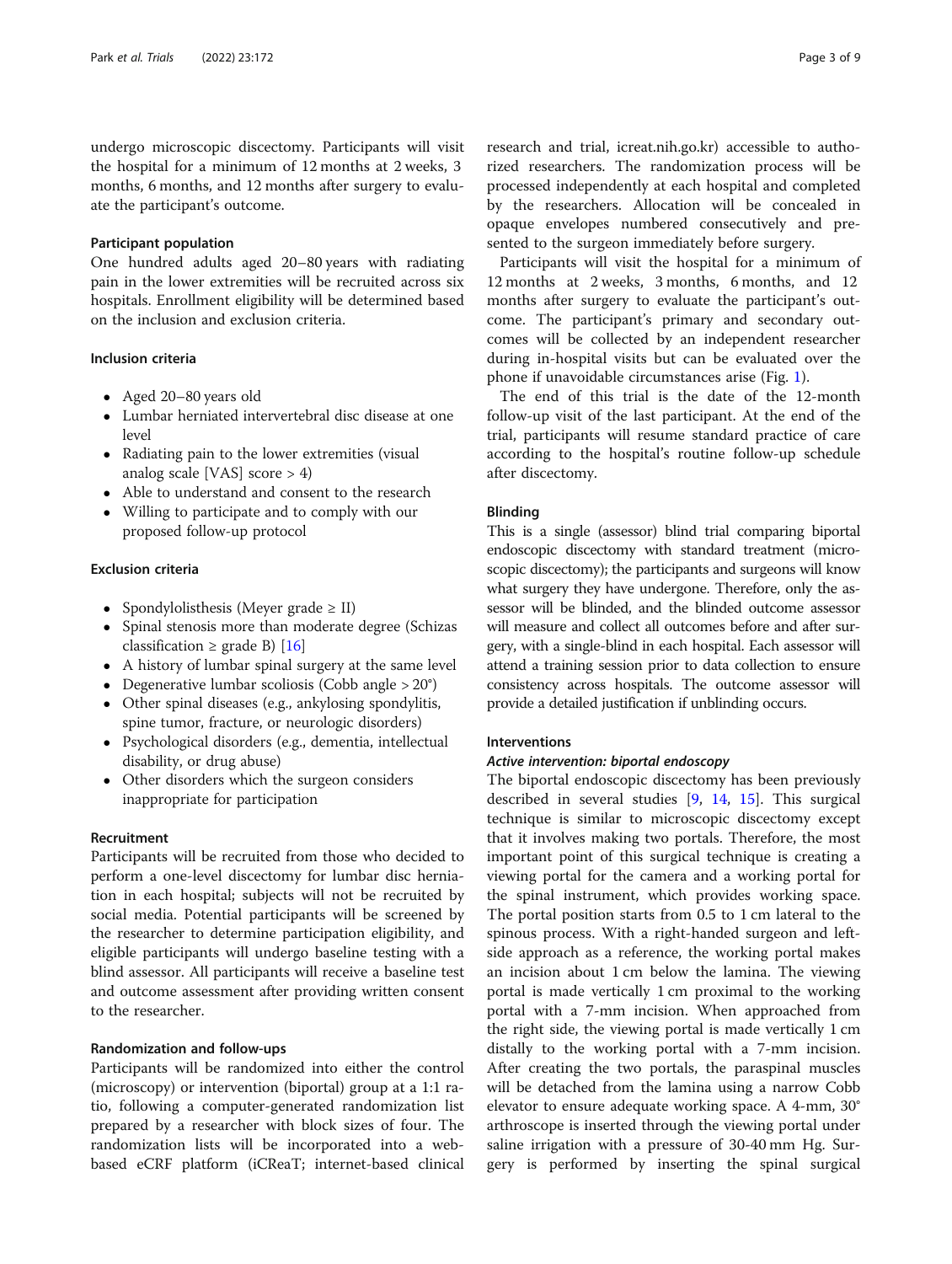<span id="page-3-0"></span>

instruments, such as bipolar radiofrequency cauterization, burrs, Kerrison punches, and pituitary rongeurs, through the working portal. The frazzle muscle and soft tissue are removed using a shaver and bipolar radiofrequency cauterization. After the working space is created, the discectomy is performed in the same way as the microscopic discectomy (Fig. [2](#page-4-0)).

# Control intervention: microscopic surgery

The microscopic discectomy procedure is a commonly used surgical technique for patients with a herniated disc. Briefly, the surgery level is checked by fluoroscopy, and a 3 cm midline incision is made. Following the skin incision, the paraspinal muscle is detached from the spinous process and the lamina using a Cobb elevator and towed with a Taylor retractor. Laminotomy is performed using burr and Kerrison punches. After removing a partial ligamentum flavum under the lamina, the dura and root are checked for discectomy. The root is retracted, and the disc is removed below the root, following which a check for any remnant disc is performed, and the operation is completed.

# Outcome measures

# Primary outcome

The primary outcome will be the biportal endoscopic discectomy efficacy in the lumbar herniated disc. The

efficacy will be determined by the Oswestry Disability Index (ODI) score [\[17\]](#page-8-0). The primary outcome is the ODI score 12 months after surgery between the two groups. The ODI is the most commonly used outcome measure questionnaire for lumbar disabilities in a hospital setting. This questionnaire is designed to evaluate various daily life activities, divided into ten sections. Each section is scored on a scale of 0-5, with a score of 5 representing the greatest disability. The ODI score is the summed score divided by the total possible score and expressed as a percentage (i.e., multiplied by 100). For all unanswered questions, the total possible score is reduced by 5. If the patient marks more than one statement in a question, the statement with the highest score is recorded as an indication of the actual disability.

# Secondary outcome

The secondary outcomes are the clinical outcomes, radiographic outcomes, and adverse events. Clinical outcomes include (1) low back pain and lower extremities radiating pain, measured based on the VAS pain score, which ranges from zero (i.e., "none") to 10 (i.e., "severe pain"), (2) quality of life (QOL), measured by the EuroQol-5-dimension-5-level [EQ-5D] questionnaire, which contains five questions with five responses for each question, and the total score is converted into the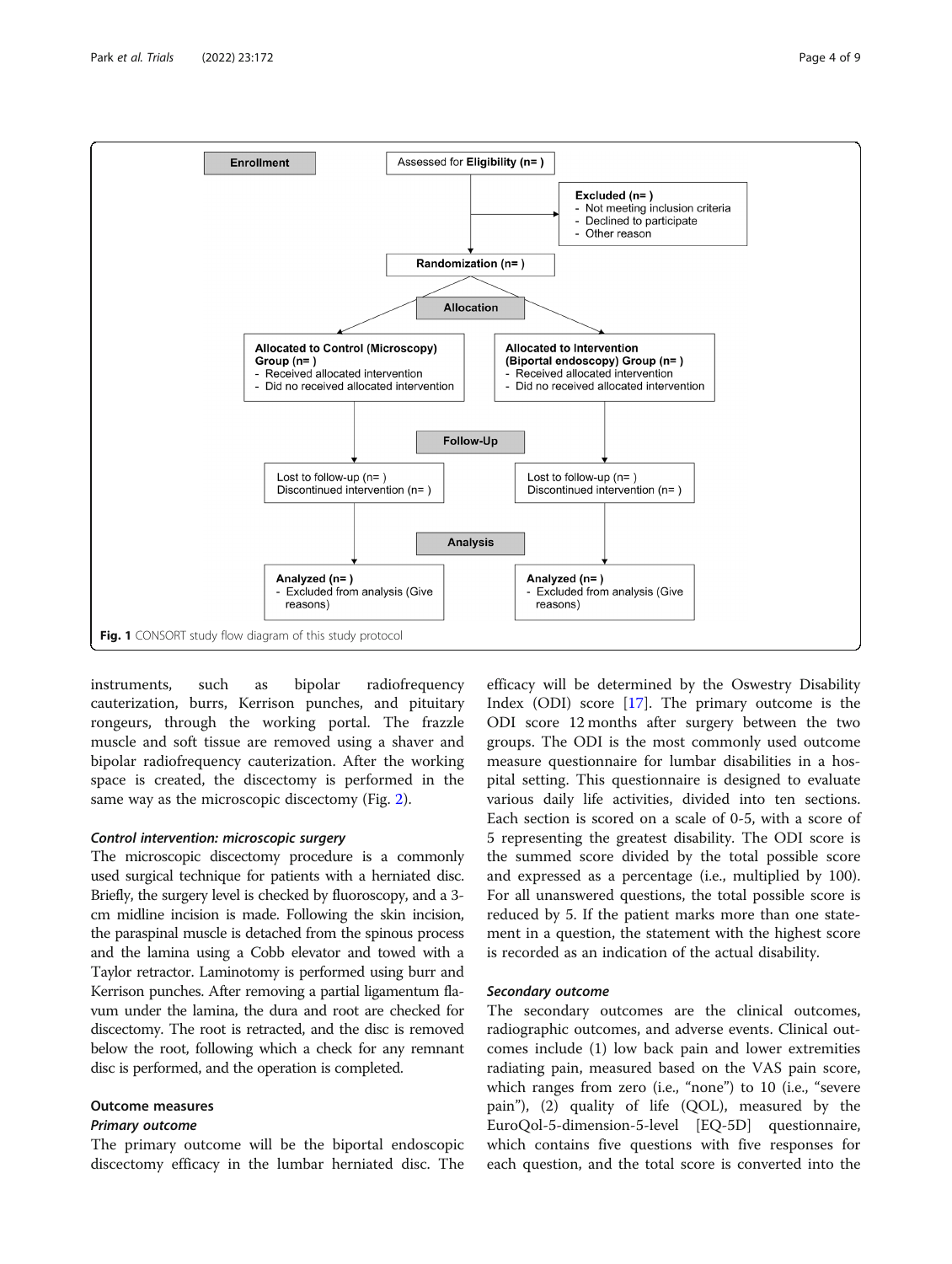<span id="page-4-0"></span>

right-handed surgeon. B Intraoperative endoscopic view showed extruded disc(\*)compressing nerve root

final EQ-5D value, ranging from 0.000 to 1.000; higher scores indicate a better QOL [\[18\]](#page-8-0), (3) surgery satisfaction, (4) walking time, (5) the postoperative return to daily life period, (6) postoperative surgical scarring, measured by the Patient and Observer Scar Assessment Scale [POSAS] patient scale 2.0, containing six parameters with 10-point scoring system; 6 represents normal skin, and 60 represents the worst scar imaginable, and (7) surgery-related variables, such as postoperative drainage (mL), operation time (minutes), admission duration (hours), postoperative creatine kinase, and implementation status of conversion to open surgery. The radiographic outcomes include (1) the degree of disc removal and facet joint injury, measured using postoperative MRI or CT and (2) other radiographic complications, measured using simple radiographs during the follow-up period. Safety will be assessed by evaluating all adverse and severe adverse events and surgery-related effects (reported to the appropriate institution, as needed). This will be reported by the participant to the surgeon or the assessor and recorded in the electronic database.

Baseline radiographs will be made in the anteroposterior, lateral, flexion, and extension view, and spondylolisthesis and segmental instability at the surgery level will be scored. A preoperative spine MRI will be systematically checked. Based on the lumbar disc nomenclature of David F. Fardon et al., extruded, sequestrated, and migrated disc will be classified according to disc type, and central canal zone, subarticular zone will be classified according to location [[19](#page-8-0)]. The degree of annular defect of the disc will be evaluated through Carragee classification [[20\]](#page-8-0). Also, disc herniation side and severity of the canal compromise in the axial plane will be checked. Patientreported outcomes will be collected from the participants at baseline and at 2 weeks and 3, 6, and 12 months after surgery. These outcomes will be collected by the blinded assessor and recorded in the eCRF system (Table [1\)](#page-5-0).

#### Statistical analysis

All statistical analyses will be conducted using Stata/MP 15.1 (StataCorp LLC, College Station, TX). A two-sided P-value < 0.05 will be considered statistically significant. The Shapiro-Wilk test will be used to evaluate the distribution of the collected data. Normally distributed continuous variables will be presented as the mean and standard deviation (SD), whereas non-normally distributed variables will be presented as the median and interquartile range. Categorical variables will be presented as numbers and percentages (%).

Both modified intention-to-treat (mITT) and perprotocol analyses will be performed. The mITT strategy will be the main analysis and indicates that participants are analyzed on whether they underwent a randomly assigned surgery (to avoid the effects of crossover and dropout, which may break the random assignment to the treatment groups). Excluded participants before and after surgery will be excluded from the analysis, and participants exceeding the calculated sample size will not be recruited.

The surgical intervention effect 12 months after surgery will be assessed by the ODI scores and a two-sided 95% confidence interval (CI) as the primary outcome and then compared between the groups. Biportal endoscopic discectomy will be considered equivalent to microscopic discectomy if the upper and lower limit of 95% CI of the ODI score at 12 months is limited to within the pre-defined equivalence limit of 12.8 points. To analyze the serial effect on secondary clinical outcomes (i.e., VAS pain scores for the back and lower extremities and the ODI, EQ-5D, and POSAS score), a linear repeated-measures mixed model will be used. Time will be analyzed as a categorical variable (2 weeks and 3, 6, and 12 months) and include the interventiontime interaction to analyze the effects of surgery during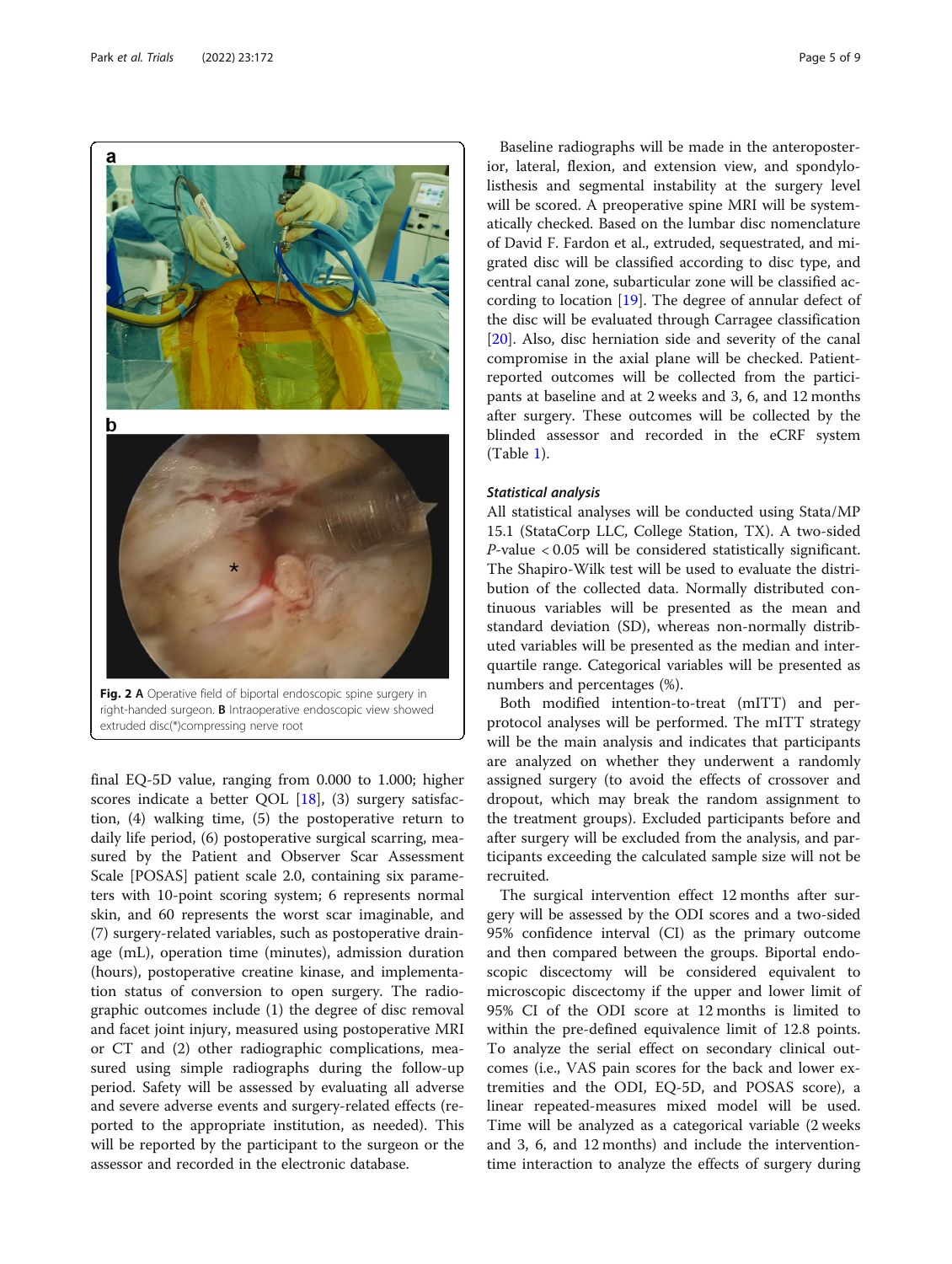| Visit type<br><b>Visit</b><br>Visit week | Screening<br>$-4$ ~0 weeks | <b>Operation/treatment</b><br>$\overline{2}$<br>$0-2$ day | Follow-up      |               |               |               |
|------------------------------------------|----------------------------|-----------------------------------------------------------|----------------|---------------|---------------|---------------|
|                                          |                            |                                                           | 3<br>2 weeks   | 4<br>12 weeks | 5<br>24 weeks | 6<br>52 weeks |
|                                          |                            |                                                           |                |               |               |               |
| Informed consent                         | п                          |                                                           |                |               |               |               |
| Demographics*                            | п                          |                                                           |                |               |               |               |
| Inclusion/exclusion                      | п                          |                                                           |                |               |               |               |
| Randomization                            |                            |                                                           |                |               |               |               |
| Operation                                |                            |                                                           |                |               |               |               |
| MRI (or CT)+                             | п                          |                                                           |                |               |               |               |
| Simple radiographs                       | п                          |                                                           | ■              |               |               |               |
| ODI                                      |                            |                                                           |                |               |               |               |
| EQ-5D-5L                                 |                            |                                                           | ■              |               |               |               |
| VAS                                      |                            |                                                           | $\blacksquare$ |               |               |               |
| POSAS                                    |                            |                                                           |                |               |               |               |
| Other surveys <sup>#</sup>               |                            |                                                           | ▬              |               |               |               |
| Adverse events                           |                            |                                                           |                |               |               |               |

#### <span id="page-5-0"></span>Table 1 Evaluation schedule

MRI magnetic resonance imaging, CT computed tomography, ODI Oswestry Disability Index, EQ-5D-5L EuroQol 5 Dimension 5 level, VAS visual analog scale, POSAS Patient and Observer Scar Assessment Scale

\*Baseline patients' characteristics including past medical/surgical history, physical examination, and laboratory tests †

<sup>†</sup>CT scan is possible when MRI cannot be taken

‡ Including surgery satisfaction, walking time, postoperative return to daily life period

the follow-up periods. Inter-group differences during the 12-months will also be analyzed using a linear repeatedmeasures mixed model, controlling for baseline and follow-up time points as categorical variables. Other clinical, radiographic outcomes and adverse effects between two groups will be analyzed using Student's t-test for continuous variables and the chi-square test for categorical variables.

#### Data management

Anonymized participant data will be entered into the electronic research database (internet-based Clinical Research and Trial management system, iCReaT). The iCReaT system was created by the government and designed so that investigators and researchers can securely and directly input patient research data. This database is equipped with several security devices to protect data and prevent unauthorized access and information disclosure using a web-based encryption system. All data is assigned to each patient's study number and processed anonymously. This study number is provided to the researchers and investigators only. The anonymized outcome data is only available and accessible to the leading researchers, investigators, and statistical analysts.

Designated monitoring researchers, delegated by the primary monitoring researcher, will carry out checks to determine if the clinical trial is being conducted per the Korea Good Clinical Practice and related regulations and according to the clinical trial protocol. Monitoring will be conducted in parallel with on-site (i.e., institution visits) and in-house monitoring (i.e., through the electronic data capture system). On-site monitoring will be conducted ten times in total, including the site initiation visit and the site close-out visit. In this study, the dataset from the electronic case report form (e-CRF) system will be used, and the clinical research associate from the contract research organization will monitor the completeness and accuracy of the data collected by the researchers. Data with problems or questions will be sent to the researcher through the e-CRF system query function to check and correct the data. The modified database will be saved, and all changes to the database will be recorded. All research documents will be coded and stored separately and managed so that personal identification through the data is impossible.

#### Safety reporting

Regarding the biportal endoscopic discectomy and microscopic discectomy to be performed in this trial, there are no additional complications due to participation of this trial. Complications of general spinal surgery, such as bleeding, infection, dural tear, nerve root damage, bowel and bladder incontinence, pneumonia, deep vein thrombosis, and requirement for revision surgery should be fully explained before the start of the trial.

If unexpected adverse events occur during the course of this trial, the researcher should immediately report it to the institutional review board of the relevant hospital,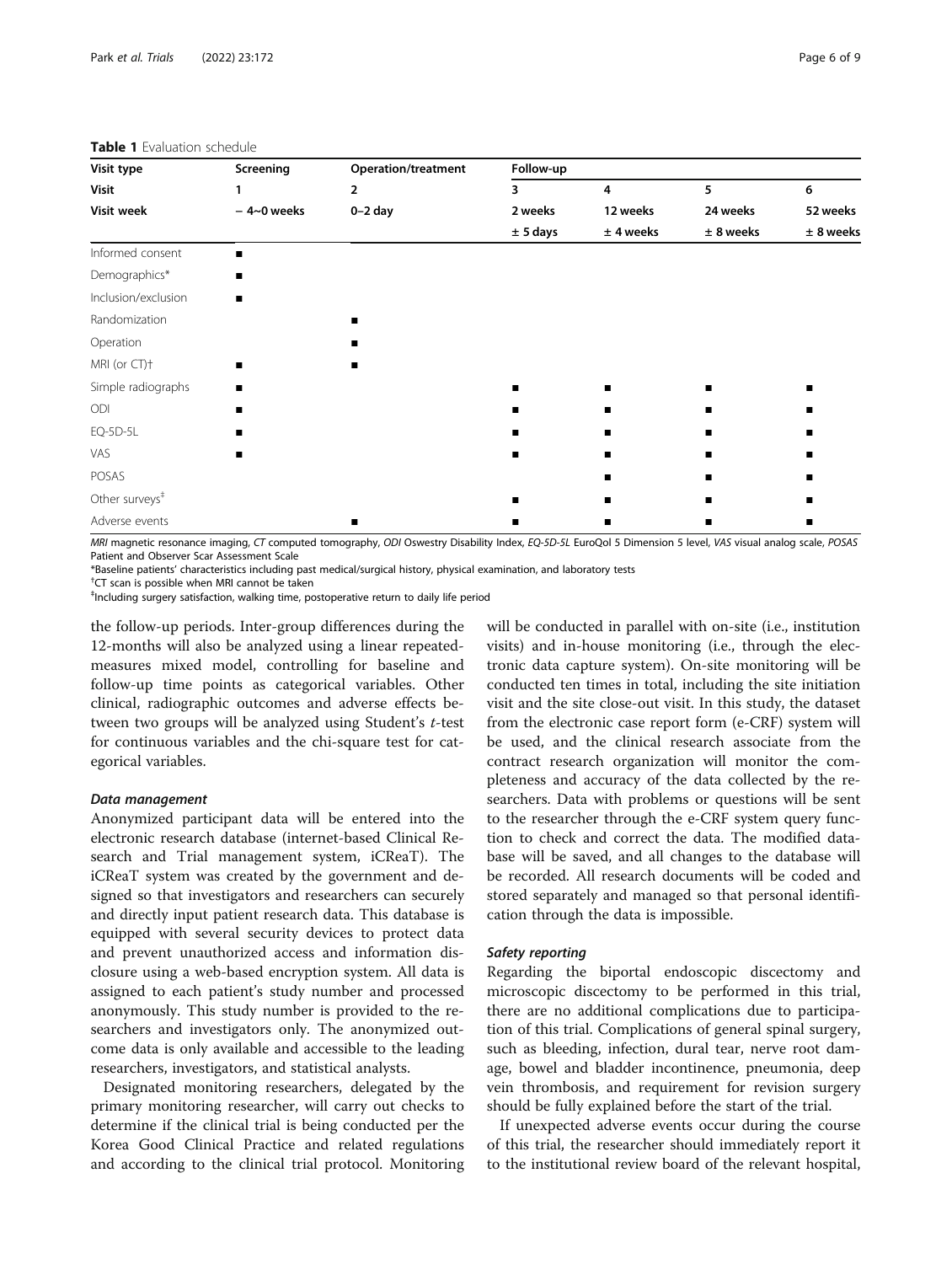the principal investigator, and the sponsor. Also, if the participant needs treatment, first aid is implemented as soon as possible. Adverse reactions that occurred during the trial will be followed up until symptoms resolved or stabilized.

Any harm from the intervention that occurred to the participants during this trial will be divided into adverse events (AEs), serious adverse events (SAEs), and suspected unexpected serious adverse reactions (SUSARs). The chart is drawn up in the order of symptom occurrence according to the severity, and participants check it when they visit the outpatient clinic. Adverse reactions should be described in detail in the special form of the case report form regarding symptoms, duration, severity, causal relationship with intervention, additional treatment, results of adverse reactions, and severity.

### Sample size

This trial will recruit 100 participants (50 participants per group) to confirm the primary outcome equivalence between biportal endoscopic and microscopic discectomy. According to a previous report  $[21]$  $[21]$ , the minimal clinically important ODI difference was 12.8, and in the previous study [[22\]](#page-8-0), the standard deviation of the ODI value 1 year after endoscopic discectomy was 17.1. Assuming that the equivalence limit is 12.8, alpha = 0.05, power = 0.90, two-sided 95% CI, and the follow-up loss = 20%, 50 participants are needed for each group. Power Analysis and Sample Size software version 15 (NCSS, Kaysville, UT, USA) was used for calculating the sample size.

#### Ethics and dissemination

The design and protocol of this multicenter, assessorblind, prospective, RCT have been approved by the institutional review board of six hospitals (Seoul National University Bundang Hospital, B-2102/666-007; Hallym University Kangnam Sacred Heart Hospital, HKS202102023-HE002; Chung-Ang University Hospital, 2120-006-453; Korea University Anam Hospital, 2021AN0128; Wiltse Memorial Hospital, 2021-W01; Seoul Bumin Hospital, etc.\_21\_003). All modifications that may affect the research data will be approved by the research ethics committee before implementation.

The study results will be submitted for peer-review publications. Additionally, electronic data will be anonymized and uploaded to an electronic database server (iCReaT) that supports limited access. Electronic data will not be made publicly available, and access to the data set will only be provided by the data management committee of the government's research consortium.

# **Discussion**

Discectomy has developed over time. In 1977, Caspar et al. introduced microscopic discectomy, a less invasive method compared to conventional technique  $[23]$  $[23]$  $[23]$ . After the introduction of percutaneous posterolateral discectomy by Parvis Kambin in 1987 to reduce paraspinal muscle damage, percutaneous endoscopic lumbar discectomy (PELD) has been widely used, and this can be considered the beginning of endoscopic discectomy [[24](#page-8-0)]. However, PELD has limitations in movement by docking an endoscope on the lesion, and it is not effective in nerve compression or stenosis caused by degenerative osteophytes. In 2013, Soliman first introduced the concept of biportal endoscopic surgery [\[25](#page-8-0)]. During this surgery, one can freely manipulate surgical instruments through two portals, secure a wider field of view, and remove the osteophyte by using a burr or osteotome more easily.

There have been some previous studies on the efficacy of biportal endoscopic discectomy [[7,](#page-7-0) [14,](#page-7-0) [15\]](#page-7-0). In a multicenter, retrospective analysis of 141 patients with singlelevel lumbar disc herniation, biportal endoscopic discectomy yielded similar clinical outcomes, including pain control, functional disability, and patient satisfaction, compared to open microscopic discectomy and showed minimal estimated blood loss, shorter hospital stay, and less early postoperative back pain [[8\]](#page-7-0). In addition, there are some studies that have reported that it can be applied even in complicated cases. Kang et al. reported that biportal endoscopic discectomy showed satisfactory clinical outcomes even in cases of high-grade migrated lumbar disc herniation [\[26\]](#page-8-0). Moreover, Kang et al. compared biportal endoscopy and open microscopy with revisional discectomy and reported that both techniques showed similar clinical outcomes at 1 year after surgery. The biportal endoscopic group showed faster pain relief, earlier functional recovery, and better patient satisfaction [[13\]](#page-7-0). Thus, biportal endoscopic discectomy may be a feasible option.

However, studies on biportal endoscopic discectomy have limitations as retrospective studies, and an RCT has not yet been performed. This trial will be the first prospective, multicenter, RCT to analyze the efficacy and safety of biportal endoscopic discectomy in lumbar herniated disc. This trial is designed for evaluating the equivalence of the results between biportal endoscopic and microscopic discectomy including adequate sample size, blinded analyses, and prospective registration to reduce bias. This trial will provide enough data on the effectiveness and safety of biportal endoscopic surgery and will be an important study that allows clear conclusions.

# Trial status

Recruitment of participants started on July 20, 2021 and will be continued until the required number of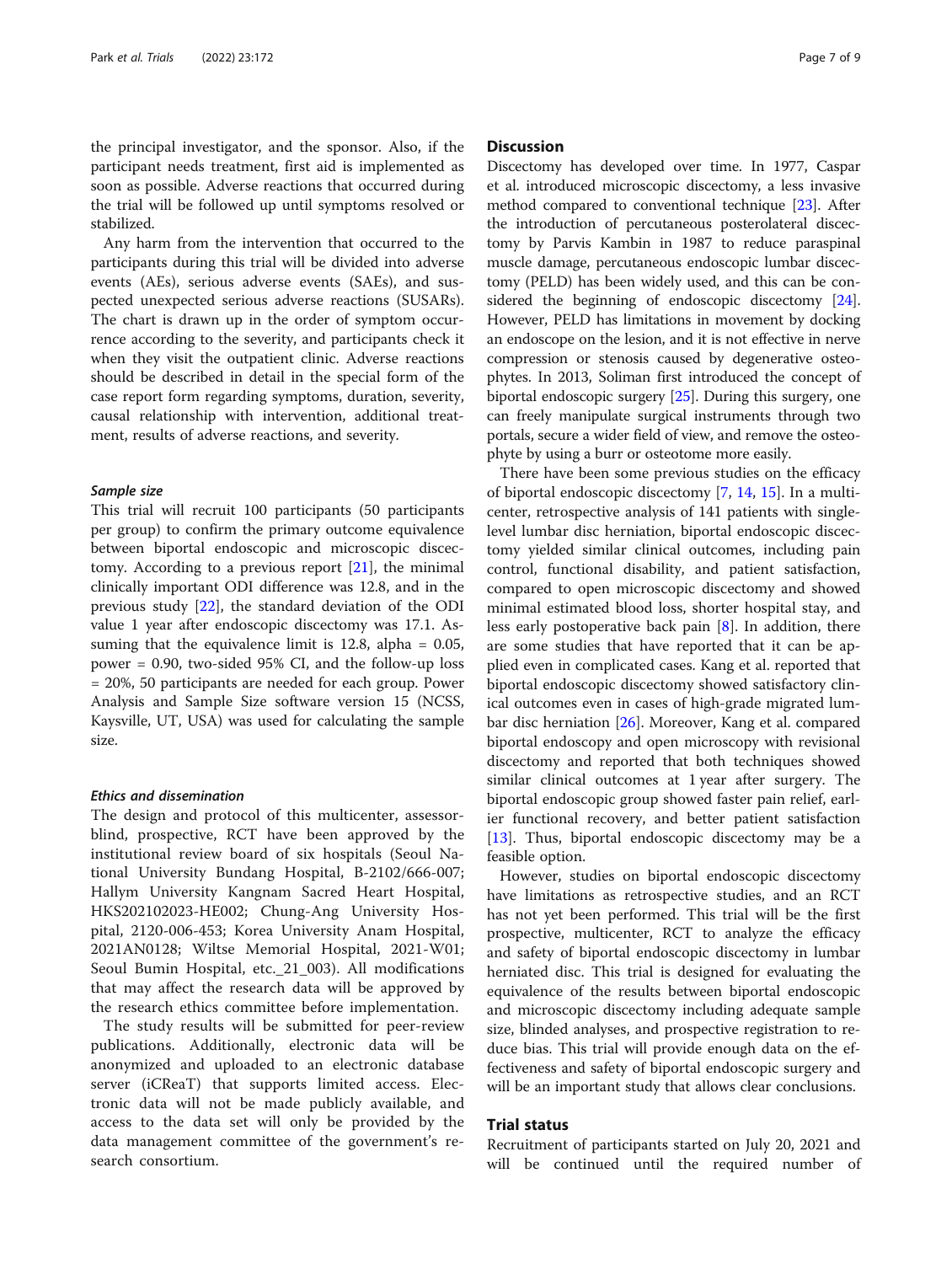<span id="page-7-0"></span>participants will be enrolled. The estimated completion of recruitment date is July 2023, and estimated completion of final follow-up date is July 2024. We registered this trial on cris.nih.go.kr. (KCT0006191) and protocol version is "v1.1, 01 March 2021"

#### Abbreviations

RCT: Randomized controlled trial; ODI: Oswestry Disability Index; QOL: Quality of life; MRI: Magnetic resonance imaging; CT: Computed tomography; mITT: modified intention-to-treat; CI: Confidence interval; AEs: Adverse events; SAEs: Serious adverse events; SUSAR: Suspected unexpected serious adverse reactions; e-CRF: Electronic case report form

#### Acknowledgements

We would like to thank Editage ([www.editage.co.kr](http://www.editage.co.kr)) for English language editing.

#### Patient and public involvement

This study was initiated to confirm the clinical results of biportal endoscopy as patients benefit from minimally invasive surgery, and a clinical trial for biportal endoscopy is still lacking. Our study has already begun owing to the patients' need for endoscopic surgery, but the patients were not involved in the study design or setup. At the end of the study, we will inform the patients of the results through patient public hearings.

#### Authors' contributions

S-MP, K-SS, S-YP, M-SK, CKP, J-SK, H-JL, and H-JP were involved in the conception, design, and writing and editing of the study protocol. H-JK, TK, DHH, D-GL, JSH, J-WJ, JYK, and KHY were involved in the conception and editing of the protocol. All authors approved the final protocol. The authors read and approved the final manuscript.

#### Funding

This research was supported by a grant from the Korea Health Technology R&D Project through the Korea Health Industry Development Institute, funded by the Ministry of Health & Welfare, Republic of Korea (grant number: HC20C0163). They have granted funding based on peer-reviewed protocol, but they will not have any authority of study methods, design, collection, management, analysis, interpretation of data, or writing articles.

#### Availability of data and materials

The electronic database server (iCReaT) will not be publicly accessible. Access to the data set is provided only to the Data Management Committee of the Korean Government Research Consortium.

# **Declarations**

#### Ethics approval and consent to participate

The design and protocol of this multicenter, assessor-blind, prospective, RCT have been approved by the institutional review board of six hospitals (Seoul National University Bundang Hospital, B-2102/666-007; Hallym University Kangnam Sacred Heart Hospital, HKS202102023-HE002; Chung-Ang University Hospital, 2120-006-453; Korea University Anam Hospital, 2021AN0128; Wiltse Memorial Hospital, 2021-W01; Seoul Bumin Hospital, etc.\_21\_003). Written, informed consent to participate will be obtained from all participants.

#### Consent for publication

Not applicable.

#### Competing interests

The authors declare that they have no competing interests.

#### Author details

<sup>1</sup>Spine Center and Department of Orthopaedic Surgery, Seoul National University College of Medicine and Seoul National University Bundang Hospital, Seongnam, South Korea. <sup>2</sup>Department of Orthopaedic Surgery, Chung-Ang University, College of Medicine, Seoul, South Korea. <sup>3</sup>Department of Orthopaedics, Korea University College of Medicine, Anam Hospital, Seoul, South Korea. <sup>4</sup>Department of Orthopedic Surgery, Endoscopic Spine Surgery Center, Bumin Hospital, Seoul, South Korea. <sup>5</sup> Department of Neurosurgery,

Endoscopic Spine Surgery Center, Seoul Bumin Hospital, Seoul, South Korea. 6 Department of Neurosurgery, The Leon Wiltse Memorial Hospital, Suwon, South Korea. <sup>7</sup> Department of Neurosurgery, Seoul St. Mary's Hospital, The Catholic University of Korea, Seoul, South Korea. <sup>8</sup>Department of Neurosurgery, Daejeon St. Mary's Hospital, The Catholic University of Korea, Seoul, South Korea. <sup>9</sup>Department of Orthopedic Surgery, Spine Center Kangnam Sacred Heart Hospital, Hallym University College of Medicine, 1, Singil-ro, Yeongdeungpo-gu, Seoul 07441, South Korea.

# Received: 11 October 2021 Accepted: 7 February 2022 Published online: 22 February 2022

#### References

- Koebbe CJ, Maroon JC, Abla A, el-Kadi H, Bost J. Lumbar microdiscectomy: a historical perspective and current technical considerations. Neurosurg Focus. 2002;13(2):1–6. <https://doi.org/10.3171/foc.2002.13.2.4>.
- 2. Sharma A, Singh V, Agrawal R, et al. Conjoint nerve root an intraoperative challenge in minimally invasive tubular discectomy. Asian Spine J. 2020. <https://doi.org/10.1007/s801090000086>.
- 3. Park J, Ham DW, Kwon BT, Park SM, Kim HJ, Yeom JS. Minimally invasive spine surgery: techniques, technologies, and indications. Asian Spine J. 2020;14(5):694–701. [https://doi.org/10.31616/asj.2020.0384.](https://doi.org/10.31616/asj.2020.0384)
- 4. Hamawandi SA, Sulaiman II, Al-Humairi AK. Open fenestration discectomy versus microscopic fenestration discectomy for lumbar disc herniation: a randomized controlled trial. BMC Musculoskelet Disord. 2020;21(1):384. <https://doi.org/10.1186/s12891-020-03396-x>.
- 5. Gibson JNA, Subramanian AS, Scott CEH, et al. A randomized controlled trial of transforaminal endoscopic discectomy vs microdiscectomy. Eur Spine J. 2017;26(3):847–56. <https://doi.org/10.1007/s00586-016-4885-6>.
- 6. Seiger A, Gadjradj PS, Harhangi BS, van Susante JLC, Peul WC, van Tulder MW, et al. PTED study: design of a non-inferiority, randomised controlled trial to compare the effectiveness and cost-effectiveness of percutaneous transforaminal endoscopic discectomy (PTED) versus open microdiscectomy for patients with a symptomatic lumbar disc herniation. BMJ Open. 2017; 7(12):e018230. [https://doi.org/10.1136/bmjopen-2017-018230.](https://doi.org/10.1136/bmjopen-2017-018230)
- 7. Park JH, Jang JW, Park WM, et al. Contralateral keyhole biportal endoscopic surgery for ruptured lumbar herniated disc: a technical feasibility and early clinical outcomes. Neurospine. 2020;17:S110–S9.
- Kim SK, Kang SS, Hong YH, Park SW, Lee SC. Clinical comparison of unilateral biportal endoscopic technique versus open microdiscectomy for single-level lumbar discectomy: a multicenter, retrospective analysis. J Orthop Surg Res. 2018;13(1):22. [https://doi.org/10.1186/s13018-018-0725-1.](https://doi.org/10.1186/s13018-018-0725-1)
- 9. Park SM, Park J, Jang HS, Heo YW, Han H, Kim HJ, et al. Biportal endoscopic versus microscopic lumbar decompressive laminectomy in patients with spinal stenosis: a randomized controlled trial. Spine J. 2020;20(2):156–65. <https://doi.org/10.1016/j.spinee.2019.09.015>.
- 10. Park SM, Kim GU, Kim HJ, Choi JH, Chang BS, Lee CK, et al. Is the use of a unilateral biportal endoscopic approach associated with rapid recovery after lumbar decompressive laminectomy? a preliminary analysis of a prospective randomized controlled trial. World Neurosurg. 2019;128:e709–e18. [https://](https://doi.org/10.1016/j.wneu.2019.04.240) [doi.org/10.1016/j.wneu.2019.04.240](https://doi.org/10.1016/j.wneu.2019.04.240).
- 11. Park SM, Kim HJ, Kim GU, Choi MH, Chang BS, Lee CK, et al. Learning curve for lumbar decompressive laminectomy in biportal endoscopic spinal surgery using the cumulative summation test for learning curve. World Neurosurg. 2019;122:e1007–e13. <https://doi.org/10.1016/j.wneu.2018.10.197>.
- 12. Kang MS, Park HJ, Hwang JH, et al. Safety evaluation of biportal endoscopic lumbar discectomy: assessment of cervical epidural pressure during surgery. Spine (Phila Pa 1976). 2020;45:E1349–E56.
- 13. Kang MS, Hwang JH, Choi DJ, Chung HJ, Lee JH, Kim HN, et al. Clinical outcome of biportal endoscopic revisional lumbar discectomy for recurrent lumbar disc herniation. J Orthop Surg Res. 2020;15(1):557. [https://doi.org/1](https://doi.org/10.1186/s13018-020-02087-6) [0.1186/s13018-020-02087-6](https://doi.org/10.1186/s13018-020-02087-6).
- 14. Heo DH, Lee N, Park CW, Kim HS, Chung HJ. Endoscopic unilateral laminotomy with bilateral discectomy using biportal endoscopic approach: technical report and preliminary clinical results. World Neurosurg. 2020;137: 31–7. <https://doi.org/10.1016/j.wneu.2020.01.190>.
- 15. Choi KC, Shim HK, Hwang JS, Shin SH, Lee DC, Jung HH, et al. Comparison of surgical invasiveness between microdiscectomy and 3 different endoscopic discectomy techniques for lumbar disc herniation. World Neurosurg. 2018;116:e750–e8. [https://doi.org/10.1016/j.wneu.2018.05.085.](https://doi.org/10.1016/j.wneu.2018.05.085)